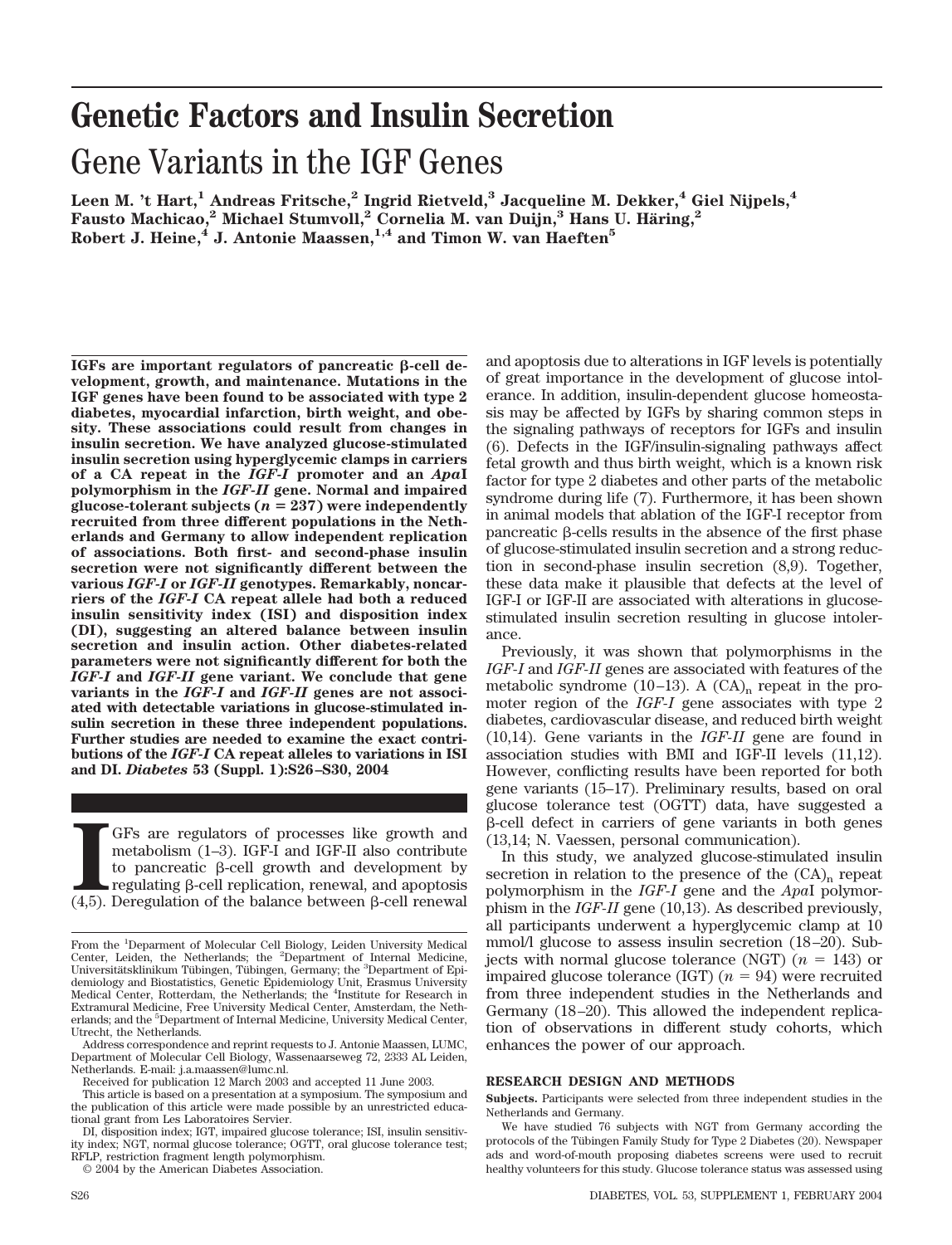OGTTs, and all subjects were GAD antibody negative and unrelated to each other. The subjects participating in the study had a mean age of  $36 \pm 12$  years.

The Dutch NGT subjects  $(n = 67)$  were partly recruited as first-degree relatives from type 2 diabetic subjects  $(n = 44)$  (18,21). The other part of this cohort consisted of matched normoglycemic subjects. Subjects were unrelated to each other, and their mean age was  $46 \pm 6$  years. A standard OGTT was used to define glucose tolerance status in all subjects.

Subjects with IGT  $(n = 94)$  were all of Dutch origin  $(19)$ . The IGT subjects (aged  $57 \pm 7$  years) were detected by population screening in the city of Hoorn. Subjects with a fasting glucose  $>5.5$  mmol/l were invited for two OGTTs on separate days. Those with a mean postload glucose level between 8.6 and 11.0 mmol/l were included in the study. Also in this cohort, all subjects were unrelated to each other. The Dutch NGT and IGT groups were recruited independently in different regions of the country. Details of the study groups are described previously (18–20). Informed consent was obtained from all participants, and the appropriate local medical ethics committees approved the protocol.

**Hyperglycemic clamps.** Hyperglycemic clamps were performed at 10 mmol/l in all subjects. The Dutch NGT and IGT subjects underwent a 3-h clamp. In the German NGT subjects, the clamp lasted for 2 h. After an overnight fast, the subjects received an intravenous glucose bolus to acutely raise glucose levels to 10 mmol/l. Blood glucose levels were measured at the appropriate intervals to maintain a constant blood glucose during the clamp. Blood samples for insulin were drawn at 2.5-min intervals during the first 10 min of the clamp and at 10- to 20-min intervals during the remainder. Exact details of the clamping procedures in the different study groups were described previously (18– 20,22). First-phase insulin secretion was defined as the sum of the insulin levels during the first 10 min of the clamp. Second-phase insulin secretion was defined as the mean of the insulin values during the last 40 min (80–120 min, NGT group, Germany) or the last 30 min (150–180 min, NGT and IGT groups, the Netherlands) of the clamp. The insulin sensitivity index (ISI) was determined by relating the glucose infusion rate to the plasma insulin concentration during the last 40 min (NGT, Germany) or 30 min of the clamp. The disposition index (DI) was calculated as the product of first-phase insulin secretion and ISI according to Bergman et al.  $(23)$ .

**Genotyping.** Classification of the repeat length in the *IGF-I* gene was as described previously (10); carriers of the normal 192-bp allele had a repeat length of 19 CA repeat units. All other repeat lengths were classified as noncarrier (10). Genotypes of the *Apa*I polymorphism in the *IGF-II* gene were determined by a PCR–restriction fragment length polymorphism (RFLP) based method or direct sequencing as described previously (13). The most prevalent GG genotype was used as a reference.

**Statistics.** All data are presented as means  $\pm$  SE or median with interquartile range. ANOVA or Mann-Whitney *U* test was used for general comparisons between the different genotypes. Variables were log-transformed before analysis if necessary. Adjustments for age, sex, BMI, and study center in the pooled analyses were done in separate general linear regression analyses for all parameters. A priori power calculations showed that the design used in this study would allow the detection of a difference in first or second phase of insulin secretion between 15 and 30% with 90% power ( $P \le 0.05$ ). Results were regarded significant at  $P \leq 0.05$ . Statistical analysis was performed with the SPSS version 10.0 software (SPSS, Chicago).

#### **RESULTS**

We used three different cohorts in our studies. One of the cohorts consisted of randomly recruited NGT subjects from Germany. The second cohort of NGT subjects was in part recruited as first-degree relatives of type 2 diabetic individuals. The third cohort consisted of subjects with IGT (18–20). The last two cohorts were independently selected from two different regions in the Netherlands and had both an increased risk for type 2 diabetes and evidence for  $\beta$ -cell dysfunction (22). As can be expected, the IGT group had the lowest insulin secretion levels, ISIs, and DIs compared with the other two NGT groups (21). Classification of the repeat length in the *IGF-I* gene was as described previously (10); carriers of the normal 192-bp allele had a repeat length of 19 CA repeat units. All other repeat lengths were classified as noncarrier (10). Genotypes of the *Apa*I polymorphism in the *IGF-II* gene were determined by a PCR-RFLP–based method as described previously (13). Genotype frequencies for the *IGF-I* and *IGF-II* variants were comparable between the different cohorts and are comparable to those reported in other Caucasian populations (Tables 1 and 2) (10–12,15). All genotype distributions were in the Hardy-Weinberg equilibrium (data not shown).

**IGF-I promoter gene variant.** We have investigated whether the *IGF-I* gene variant is associated with insulin secretion in two independent populations from the Netherlands. Glucose-stimulated insulin secretion during the hyperglycemic clamp was not significantly different between the different genotypes, both under a recessive or dominant model (Table 1). However, we do see a reduced ISI and DI in IGT noncarriers of the 192-bp allele (*P* for trend  $0.05$ , Table 1). Combined analysis of the Dutch NGT and IGT groups resulted in a significant association of the polymorphism with clamp-derived insulin sensitivity  $(ISI)$   $(P = 0.01$  for 192 bp/192 bp + non-192 bp/192 bp vs. non-192 bp/non-192 bp, with adjustment for age, sex, BMI, and study center). Furthermore, we noted a decreased DI in noncarriers of the 192-bp allele  $(P = 0.03$  for trend, with adjustment for age, sex, BMI, and study center). Other diabetes-related parameters such as glucose and insulin levels were not significantly different between the different *IGF-I* genotypes (Table 1). There was no evidence for an interaction with BMI (data not shown). Data about the *IGF-I* polymorphism in the German NGT cohort are not available.

**IGF-II gene variant.** Because of the low number of AA carriers, we pooled the AA and AG genotypes of the *IGF-II* gene variant in most of our analyses (Table 3). Separate testing of the AA carriers did not essentially change our findings. Glucose and insulin levels during OGTTs were not significantly different between the two genotype groups in either of the study populations (data not shown). Also, the first phase of the glucose-stimulated insulin secretion, as measured by hyperglycemic clamps, was not different between the genotypes (adjusted for age, sex, and BMI) (Table 3). We did see, however, a decreased secondphase insulin secretion in the NGT group from the Netherlands ( $P = 0.04$  for GG vs. AA  $+$  AG, adjusted for age, sex, and BMI, Table 3). This was, however, not replicated in the two other cohorts (Table 3). If BMI is a mediating factor in the causal chain of the gene variant leading to alterations in glucose metabolism, adjustment for BMI would be an over-adjustment. However, when we repeated the tests without BMI in the model, the results did not change.

Insulin sensitivity, as assessed with the hyperglycemic clamps, was not significantly different between the genotypes in all our cohorts (Table 3). Furthermore, there was no evidence for a gene-environment interaction with factors such as BMI and triglycerides (data not shown). However, trends toward lower body weight and BMIs were observed in carriers of the AA genotype without reaching statistical significance in any of the populations (Table 2). A pooled analysis of all three study cohorts did not change our findings  $(P > 0.1$ , data not shown). Furthermore, we did not observe significant changes in fasting glucose and (pro)insulin levels, lipid profiles, and other diabetes- and/or obesity-related parameters (Table 2, data not shown).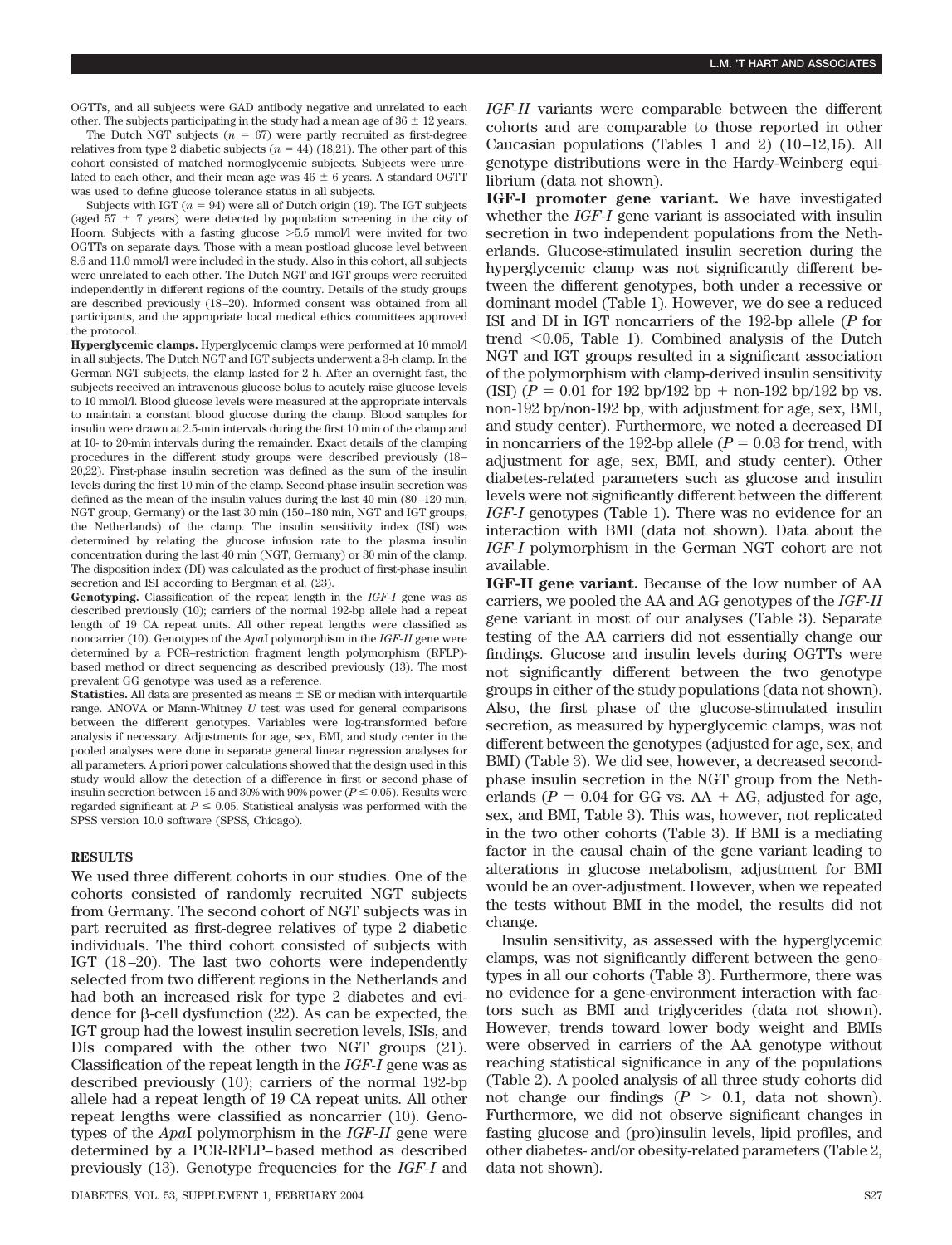|                                                                                                                                                                                                                                                                                                                                                                                                                                                              |                              | NGT                    |                              |              |                          | IGT                                  |                              |                  |
|--------------------------------------------------------------------------------------------------------------------------------------------------------------------------------------------------------------------------------------------------------------------------------------------------------------------------------------------------------------------------------------------------------------------------------------------------------------|------------------------------|------------------------|------------------------------|--------------|--------------------------|--------------------------------------|------------------------------|------------------|
|                                                                                                                                                                                                                                                                                                                                                                                                                                                              | 192/192 bp                   | $192/n$ on- $192$ bp   | non-192/non-192<br><u>bp</u> |              | 192/192 bp               | 192/non-192 bp                       | non-192/non-<br>$192$ bp     |                  |
| n(M/F)                                                                                                                                                                                                                                                                                                                                                                                                                                                       | 31 (8/23)                    | 26 (7/19)              | 6(0/6)                       |              | 43 (24/19)               | 43 (18/25)                           | 8(3/5)                       |                  |
| BMI (kg/m <sup>2</sup> )<br>Age (years)                                                                                                                                                                                                                                                                                                                                                                                                                      | $25.7 \pm 0.7$<br>$46 \pm 1$ | $25.8 \pm 0.6$<br>$+5$ | $27.0 + 2.5$<br>$50 \pm 4$   | 0.18<br>0.80 | $28.2 \pm 0.5$<br>$58 +$ | $28.5 \pm 0.7$<br>$\frac{1}{2}$ + 22 | $27.9 \pm 1.1$<br>$54 \pm 3$ | 0.32<br>0.85     |
| Fasting glucose (mmol/l)                                                                                                                                                                                                                                                                                                                                                                                                                                     | $4.6 \pm 0.1$                | $4.5 \pm 0.1$          | $4.5 \pm 0.1$                | 0.58         | $6.6 \pm 0.8$            | $6.6 \pm 0.1$                        | $6.5 \pm 0.2$                | 0.93             |
| Fasting insulin (pmol/l)                                                                                                                                                                                                                                                                                                                                                                                                                                     | $30(24 - 48)$                | $30(24 - 42)$          | $36(24 - 54)$                | 0.41         | $72(57-96)$              | 67 (49–102                           | $73(63 - 97)$                | 0.96             |
| First-phase insulin secretion (pmol/l)                                                                                                                                                                                                                                                                                                                                                                                                                       | $918(648 - 1,332)$           | 768 (606-1,041)        | 1044 (818–1,310)             | 0.24         | 584 (365–909)            | 541 (318–831                         | 749 (336–790)                | 0.40             |
| Second-phase insulin secretion (pmol/l)                                                                                                                                                                                                                                                                                                                                                                                                                      | 274 (190-522)                | $313(251 - 449)$       | $321(280 - 819)$             | 0.53         | 216 (150-362)            | 198 (129-401)                        | $345(299 - 425)$             |                  |
| ISI ( $\mu$ mol·kg <sup>-1</sup> ·min <sup>-1</sup> ·pmol <sup>-1</sup> ·l <sup>-1</sup> ) <sup>*</sup>                                                                                                                                                                                                                                                                                                                                                      | $0.17(0.11 - 0.28)$          | $0.17(0.13 - 0.22)$    | $0.10(0.07 - 0.18)$          | 0.39         | $0.13(0.08 - 0.18)$      | $0.10(0.06 - 0.16)$                  | $0.09(0.04 - 0.13)$          | $0.54$<br>$0.02$ |
| DI ( $\mu$ mol · $\text{kg}^{-1}$ · $\text{min}^{-1}$ )†                                                                                                                                                                                                                                                                                                                                                                                                     | 160 (105-200)                | 128 (106-166)          | $104(67-159)$                | ).41         | $93(42 - 155)$           | 68 (41-97)                           | 49 (29–75)                   | 0.04             |
| Data are means $\pm$ SE or medians (interquartile range). P values for trend were obtained after ANOVA or linear regression analysis with adjustment for age, sex, and BMI. *P = 0.01 for<br>a combined analysis of the NGT and IGT groups (non-192/non-192/non-192 ss. non-192/192 bp) adjusted for age, sex, study center, and BMI. $\dagger P = 0.03$ for trend in a combined analysis<br>of the NGT and IGT groups, adjusted for age, sex, study center, |                              | and BMI                |                              |              |                          |                                      |                              |                  |
|                                                                                                                                                                                                                                                                                                                                                                                                                                                              |                              |                        |                              |              |                          |                                      |                              |                  |

|                         |                 | NGT (Germany)   |                                  |          |                 | NGT (the Netherlands)                                                         |                 |                                                          |                                   | IGT (the Netherlands) |                                                                                                |                  |
|-------------------------|-----------------|-----------------|----------------------------------|----------|-----------------|-------------------------------------------------------------------------------|-----------------|----------------------------------------------------------|-----------------------------------|-----------------------|------------------------------------------------------------------------------------------------|------------------|
|                         | $\Delta$        |                 | Ğ                                |          | $\Delta$        | $\overline{A}$                                                                | Ğ               |                                                          | $\Delta$                          |                       | 9<br>G                                                                                         |                  |
|                         |                 | 32              |                                  |          |                 | ವ                                                                             | 32              |                                                          |                                   | 35                    | B3                                                                                             |                  |
| Age (years)             | $47.3 + 9.7$    | $33.3 \pm 1.7$  | $37.1 \pm 2.1$                   |          | $43.5 \pm 2.5$  | $46.0 \pm 1.3$                                                                | $45.8 \pm 1.1$  | 0.77                                                     | $55.7 \pm 3.9$                    | $58.1 \pm 1.2$        | $56.5 \pm 1.0$                                                                                 |                  |
| Sex (M/F)               | 1/2             | 15/17           | 19/22                            |          | $\frac{4}{0}$   | 8/23                                                                          | 8/24            | 0.52                                                     | $\frac{2}{4}$                     | 18/17                 | 23/29                                                                                          |                  |
| Body weight (kg)        | $60.7 \pm 4.0$  | $73.6 \pm 2.5$  |                                  |          | $70.9 + 9.5$    | $77.3 = 2.4$                                                                  | $74.4 \pm 2.1$  |                                                          | $81.5 \pm 3.4$                    | $83.6 \pm 2.6$        |                                                                                                |                  |
| BMI ( $\text{kg/m}^2$ ) | $21.2 \pm 0.9$  | $24.4 \pm 0.8$  | $75.0 \pm 3.1$<br>$25.4 \pm 1.0$ | 23.38839 | $25.4 \pm 2.0$  |                                                                               | $25.2 \pm 0.6$  | $\begin{array}{c}\n 548 \\ 0.000 \\ 0.000\n \end{array}$ | $26.8 \pm 0.8$<br>0.94 $\pm$ 0.04 | $28.8 \pm 0.7$        | $\begin{array}{c} 81.9 \pm 1.8 \\ 28.4 \pm 0.5 \\ 0.93 \pm 0.01 \\ 0.321 \pm 0.19 \end{array}$ | 533533<br>635533 |
| Waist-to-hip ratio      | $0.77 \pm 0.05$ | $0.84 \pm 0.01$ | $0.86 \pm 0.01$                  |          | $0.81 \pm 0.01$ | $\begin{array}{c} 26.3 \pm 0.8 \\ 0.82 \pm 0.01 \\ 1.12 \pm 0.08 \end{array}$ | $0.80 \pm 0.05$ |                                                          |                                   | $0.93 \pm 0.02$       |                                                                                                |                  |
| Triglycerides (pmol/l)  | X               | $\frac{1}{2}$   | NA                               |          | $1.17 \pm 0.40$ |                                                                               | $1.06 \pm 0.10$ |                                                          | $1.98 \pm 0.20$                   | $2.22 \pm 0.22$       |                                                                                                |                  |

TABLE 2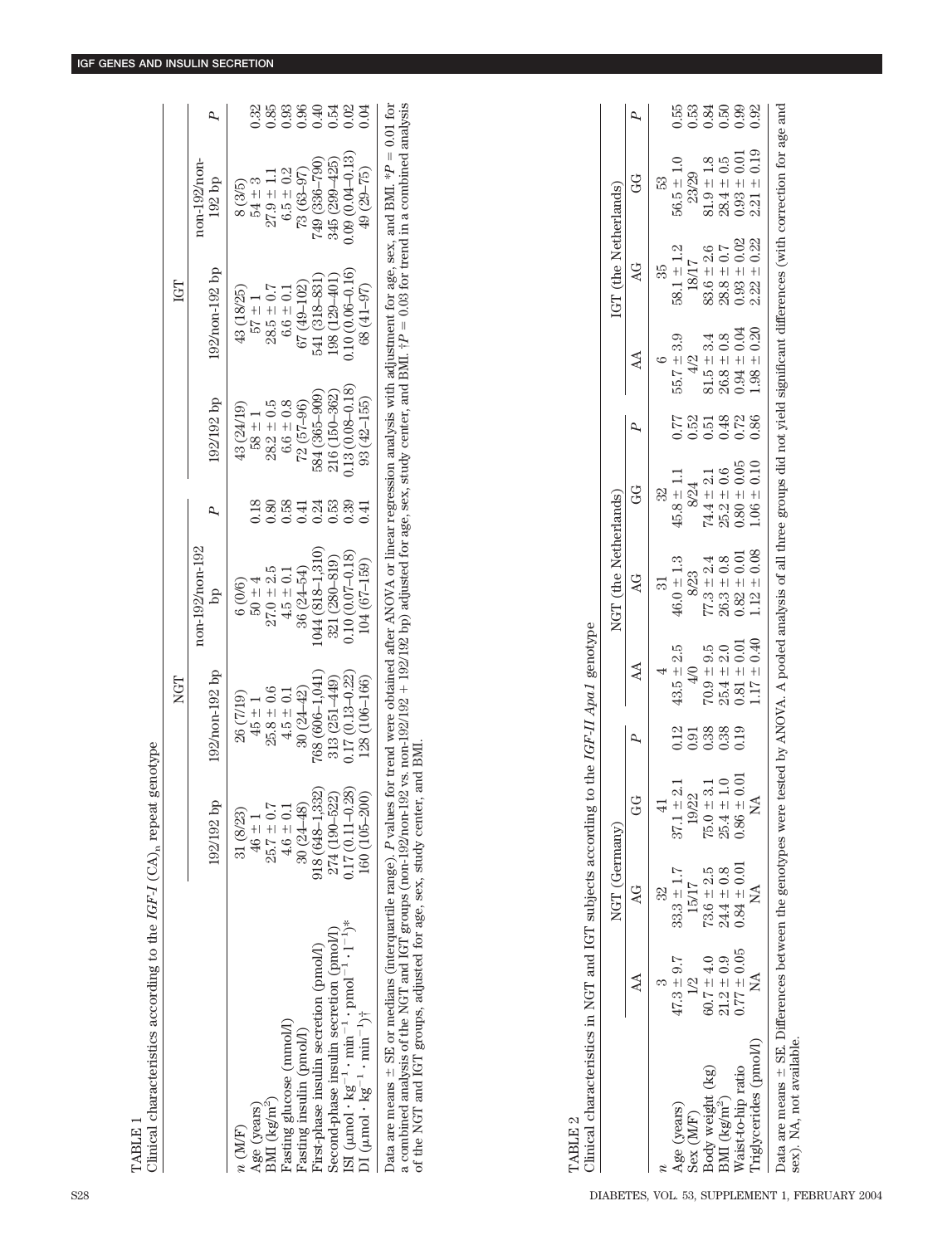|                                                                                            | NGT                 | (Gernany)           |                |                     | NGT (the Netherlands) |                           |                   | IGT (the Netherlands) |              |
|--------------------------------------------------------------------------------------------|---------------------|---------------------|----------------|---------------------|-----------------------|---------------------------|-------------------|-----------------------|--------------|
|                                                                                            | $AA + AG$           | G                   |                | $AA + AG$           | G                     |                           | $AA + AG$         | Ğ                     |              |
| $\imath$ (%)                                                                               | 35 (0.46)           | 41 (0.54)           |                | 35 (0.52)           | 32(0.48)              |                           | 41 (0.44)         | 53 (0.56)             |              |
| Fasting plasma glucose (mmol/l)                                                            | $4.8 \pm 0.1$       | $4.9 \pm 0.2$       | 0.68           | $4.6 \pm 0.1$       | $4.5 \pm 0.1$         | $-45$                     | $6.6 \pm 0.1$     | $6.6 \pm 0.1$         | 0.75         |
| Fasting plasma insulin (pmol/l)                                                            | $32(26-54)$         | $37(26 - 53)$       | 3<br>3         | $32(24 - 46)$       | $30(24 - 40)$         | $\widetilde{\mathrm{SO}}$ | 66 (50–88)        | 69 (45-107)           | 0.86         |
| First-phase insulin secretion (pmol/l)                                                     | 801 (541–1,112)     | 663 (497-1,107)     | $\frac{80}{2}$ | $924(726 - 1,326)$  | 828 (530-1,077)       | 0.16                      | 560 (333-881)     | 570 (361-878)         |              |
| Second-phase insulin secretion (pmol/l)*                                                   | 224 (144-307)       | 224 (149-310)       | 0.58           | 340 (274-522)       | 277 (191-432)         | 1.04                      | $220(133 - 373)$  | 205 (144-384)         |              |
| ISI ( $\mu$ mol·kg <sup>-1</sup> ·min <sup>-1</sup> ·pmol <sup>-1</sup> ·l <sup>-1</sup> ) | $0.16(0.09 - 0.27)$ | $0.16(0.09 - 0.22)$ | 0.76           | $0.14(0.09 - 0.23)$ | $0.18(0.13 - 0.26)$   | 0.08                      | $0.10(0.07-0.16)$ | $0.12(0.06 - 0.17)$   | 0.55<br>0.62 |
| DI ( $\mu$ mol· $k\bar{g}^{-1}$ ·min <sup>-1</sup> )                                       | $(10(70-156))$      | 115 (69-176)        | 0.37           | 136 (77-183)        | 156 (110-199)         | 0.95                      | 58 (38-93)        | 82 (42-120)           | 0.62         |

*P* values were obtained after adjustment for age, sex, and BMI.

values were obtained after adjustment for age, sex, and BMI

က TABLE:

## **DISCUSSION**

It has been shown previously that IGF-I and IGF-II levels are determinants of fetal growth and birth weight in both humans and animals. Reduced birth weight is a known risk factor for the development of diabetes and other features of the metabolic syndrome (7). Genetically determined low levels of IGFs may in part explain these observations. Previously it was shown that both the *IGF-I* and *IGF-II* gene variants examined in this study are associated with reduced levels of the respective growth factors (10,11). IGFs are also important factors for the delicate balance between cell survival and cell death in the pancreatic  $\beta$ -cell (4). A disturbed balance between  $\beta$ -cell replication and apoptosis might result in an altered setting of the  $\beta$ -cell, eventually resulting in  $\beta$ -cell failure. IGF-I and IGF-II bind to specific receptors on the pancreatic  $\beta$ -cell. One of these receptors is the IGF-I receptor (8). Studies using  $\beta$ -cell–specific IGF-I receptor knockouts have shown that these animals have an almost absent first and second phase of glucose-stimulated insulin secretion (8,9). Because  $\beta$ -cell mass is unaffected, this might be caused by altered glucose-sensing capacities of the  $\beta$ -cells lacking the IGF-I receptor (8). Together, this has led us to speculate that genetic defects in both IGF-I and IGF-II alter glucose-stimulated insulin secretion in humans. Preliminary data suggested a secretion defect in both carriers of the *IGF-I* and *IGF-II* gene variants (13,14).

In this study, we have examined glucose-stimulated insulin secretion in relation to these gene variants. From our data, we conclude that the two gene variants in the IGF genes are not associated with the magnitude of glucose-stimulated insulin secretion during hyperglycemic clamps in independent Dutch and German subjects. This suggests that the mild variations in IGF levels associated with the gene variants in *IGF-I* and *IGF-II* do not affect glucose-stimulated insulin secretion. This is further corroborated by the fact that IGF-I levels are not associated with glucose-stimulated insulin secretion (24). We have examined three cohorts with either NGT or IGT originating from three independent populations in the Netherlands and Germany. A limited part of our populations consisted of first-degree relatives of type 2 diabetic individuals and subjects with IGT (18,19). Both groups have an increased risk of developing type 2 diabetes (22). One of the early defects in these at-risk individuals is a reduced first-phase insulin secretion (22). If mutations in the IGF genes are associated with altered glucose-stimulated insulin secretion, we expect this should be first manifest in these at-risk individuals. With respect to changes in (first-phase) insulin secretion, we did not observe any association. We cannot, however, exclude the possibility that changes in insulin secretion only become manifest after stressing glucose homeostasis, for instance during overfeeding. Previously, it has been shown that carriers of the *IGF-II* gene variant have an altered insulin response during an OGTT after a 100-day period of overfeeding (13).

We observed a reduced ISI and DI associated with the CA repeat polymorphism in the *IGF-I* gene, suggesting an altered balance between insulin sensitivity and insulin secretion. Previously, it has been shown that the ISI as measured with the hyperglycemic clamp technique correlates very well with the values obtained by the "gold